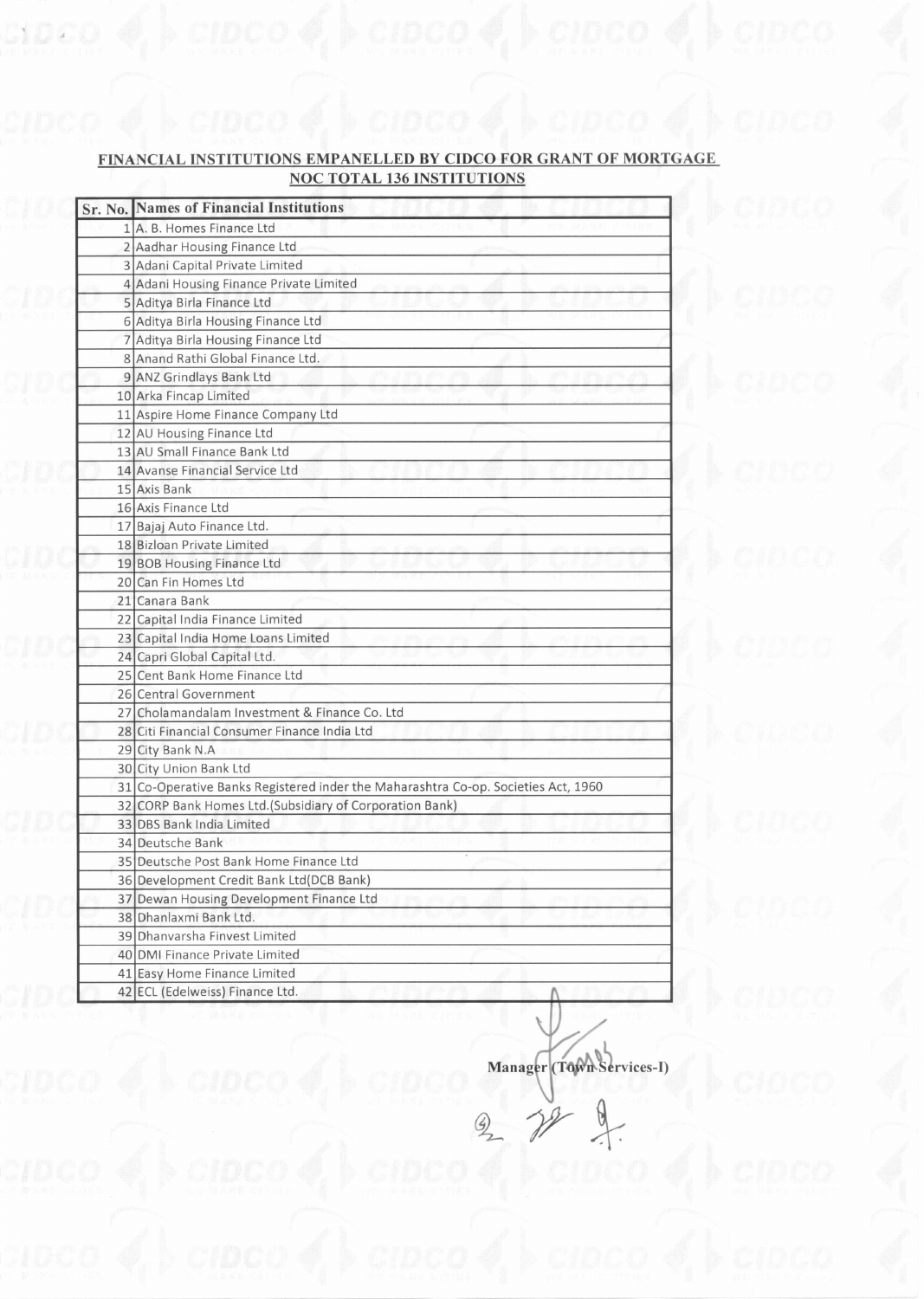| Sr. No. Names of Financial Institutions            |
|----------------------------------------------------|
| 43 Edelweiss Housing Finance Limited               |
| 44 Employer of the Intending Lessee                |
| 45 ESAF Small Finance Bank Limited                 |
| 46 Fed Bank Financial Services Ltd                 |
| 47 Federal Bank Ltd                                |
| 48 Fullerton India Credit Co.Ltd                   |
| 49 Fullerton India Home Finance Company Ltd        |
| 50 GE Money Financial Services Ltd                 |
| 51 Geecee Fincap Limited                           |
| 52 GIC Grih Vitta Ltd                              |
| 53 Global Housing Finance Corporation Ltd          |
| 54 Gruh Finance Ltd                                |
| 55 HDB Financial Services Limited                  |
| 56 HDFC Bank Ltd                                   |
| 57 Hinduja Housing Finance Limited                 |
| 58 Hiranandani Financial Services Private Limited  |
| 59 Home First Finance Co. India Ltd                |
| 60 Homes Trust Housing Finance Co-Ltd              |
| 61 Hongkong & Shanghai Banking Corporation Ltd     |
| 62 Housing & Urban Development Finance Corporation |
| 63 ICICI Ltd                                       |
| 64 IDBI Bank Ltd                                   |
| 65 IDFC First Bank Ltd (Previously IDFC Bank Ltd)  |
| 66 India Bulls Housing Finance Ltd                 |
| 67 India Infoline Housing Finance Ltd              |
| 68 Indostar Capital Finance Ltd                    |
| 69 Indusind Bank Ltd                               |
| 70 ING Vysya Bank                                  |
| 71 Jammu & Kashmir Bank                            |
| 72 Jana Small Finance Bank Limited                 |
| 73 JM Financial Ltd                                |
| 74 JM Financial Product LTD.                       |
| 75 JRG Fincorp Ltd                                 |
| 76 Karnataka Bank Ltd                              |
| 77 Karur Vysya Bank Ltd.                           |
| 78 KIFS Housing Finance Limited                    |
| 79 Kotak Mahindra Bank Ltd                         |
| 80 Kotak Mahindra Prime Ltd                        |
| 81 Kotak Mahindra Trusteeship Services Limited     |
| 82 L & T Home Finance                              |
| 83 L & T Housing Finance Ltd                       |
| 84 LIC Housing Finance Ltd                         |
| 85 LICHFL Trustee Company Private Limited          |
| 86 Life Insurance Corporation of India             |
| 87 Lord Krishna Bank Ltd                           |
| 88 Magna Housing Finance                           |
| 89 Maharashtra Co-op Housing Finance Ltd           |
| 90 Maharashtra State Finance Corporation           |

Manager (Mown Services-I)